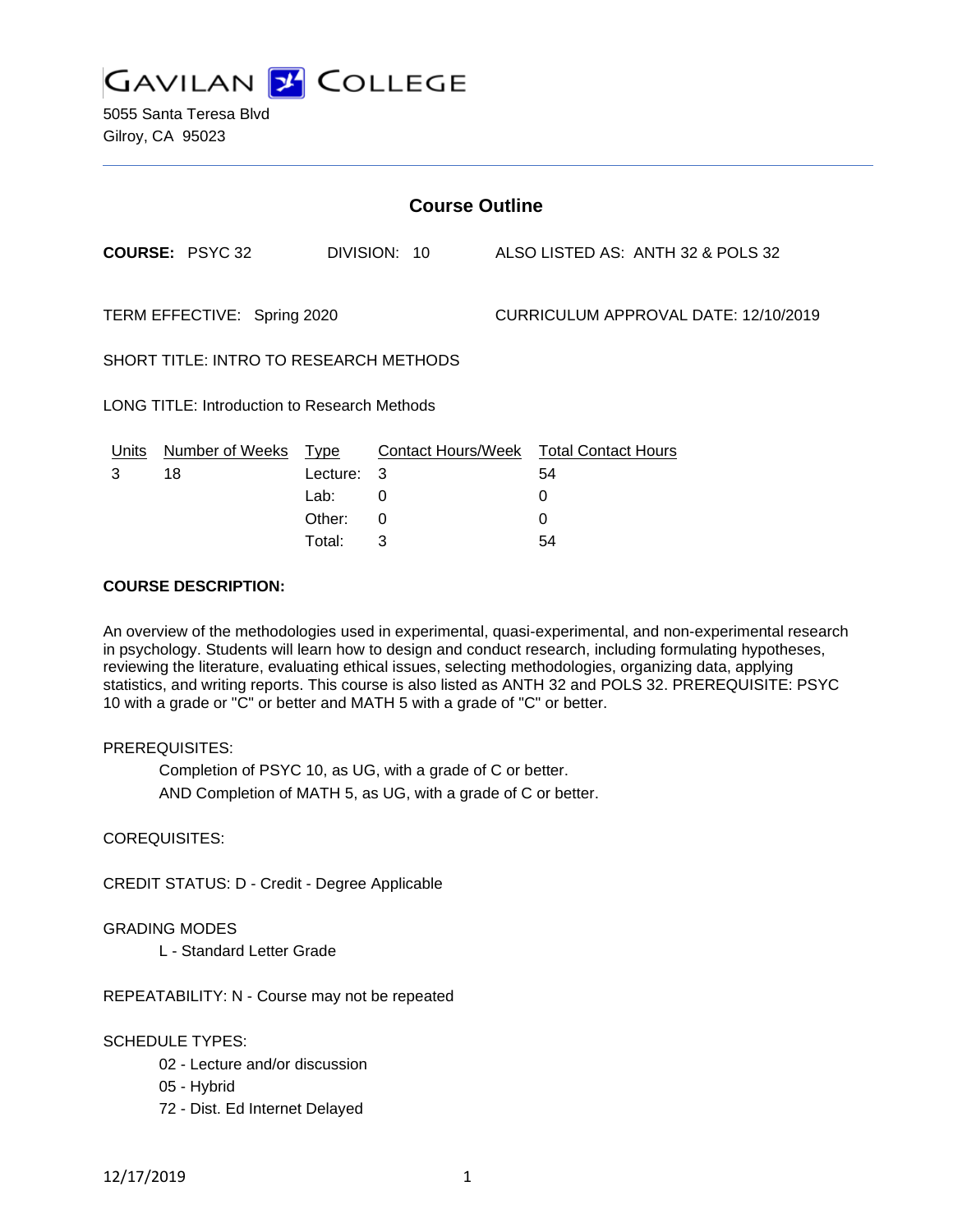# **STUDENT LEARNING OUTCOMES:**

By the end of this course, a student should:

- 1. Explain the basic principles of the scientific method.
- 2. Understand the relationship between social theory and research.
- 3. Critically evaluate research findings in terms of quality, credibility, and applicability.
- 4. Conceptualize and operationalize social variables in formulating testable hypotheses.

5. Examine various research designs and the role of quantitative and qualitative techniques in social science analyses.

6. Describe how social research can be used to make informed decisions.

# **CONTENT, STUDENT PERFORMANCE OBJECTIVES, OUT-OF-CLASS ASSIGNMENTS**

Curriculum Approval Date: 12/10/2019

Week 1 (3 Hours Content): Overview of Social Science Research

Student Performance Objectives (SPO): Students will describe the history and

development of empirical study in the social sciences. Students will identify, examine, and describe the sources of research ideas and questions, and the goals of social science research. Students

will examine the general pitfalls to avoid in social science research.

Out-Of-Class Assignments: Read the textbook chapter on this topic, and writing assignments.

Week 2 (3 Hours Content):

Explanation in Scientific Social Science Research

Student Performance Objectives (SPO): Students will explain the basic scientific and nonscientific approaches to social science research as well as

the basic principles of the scientific method and its goals. Students will contrast induction and deduction. Students will define what a paradigm, theory and a hypothesis is, and formulate and test

hypotheses. Students will explain indexing and scale construction.

Out-Of-Class Assignments: Read the textbook chapter on this topic, research paper, and writing assignments.

Week 3 (3 Hours Content):

Exploring the Literature in Social Science Research.

Student Performance Objectives (SPO): Students will demonstrate how a literature search is done. Students will describe the various parts of an

article. Students will evaluate peer-reviewed literature.

Out-Of-Class Assignments: Read the textbook chapter on this topic, research paper, and writing assignments.

Week 4 (3 Hours Content):

Conducting Ethical Social Science Research

Student Performance Objectives (SPO): Students will examine and explain the importance of research ethics in conducting research on humans and animals, and

explain the arguments for and against research with animals. Students will define such terms as informed consent, deception, and confidentiality. Students will describe the APA ethical standards and

institutional requirements for conducting research.

Out-Of-Class Assignments: Read the textbook chapter on this topic, and writing assignments.

Week 5 (3 Hours Content): Observations in Social Science

Research

Student Performance Objectives (SPO): Students will define what a sample is. Students will compare and contrast observational/sampling methods such as naturalistic/unobtrusive observations

measures of research, case study, survey research, field research, evaluation research, and describe their rationale. Students will describe conceptualization and operationalization of measurement.

Students will describe the impact of reactivity, demand characteristics, expectancy effects, and the various biases in observational methods.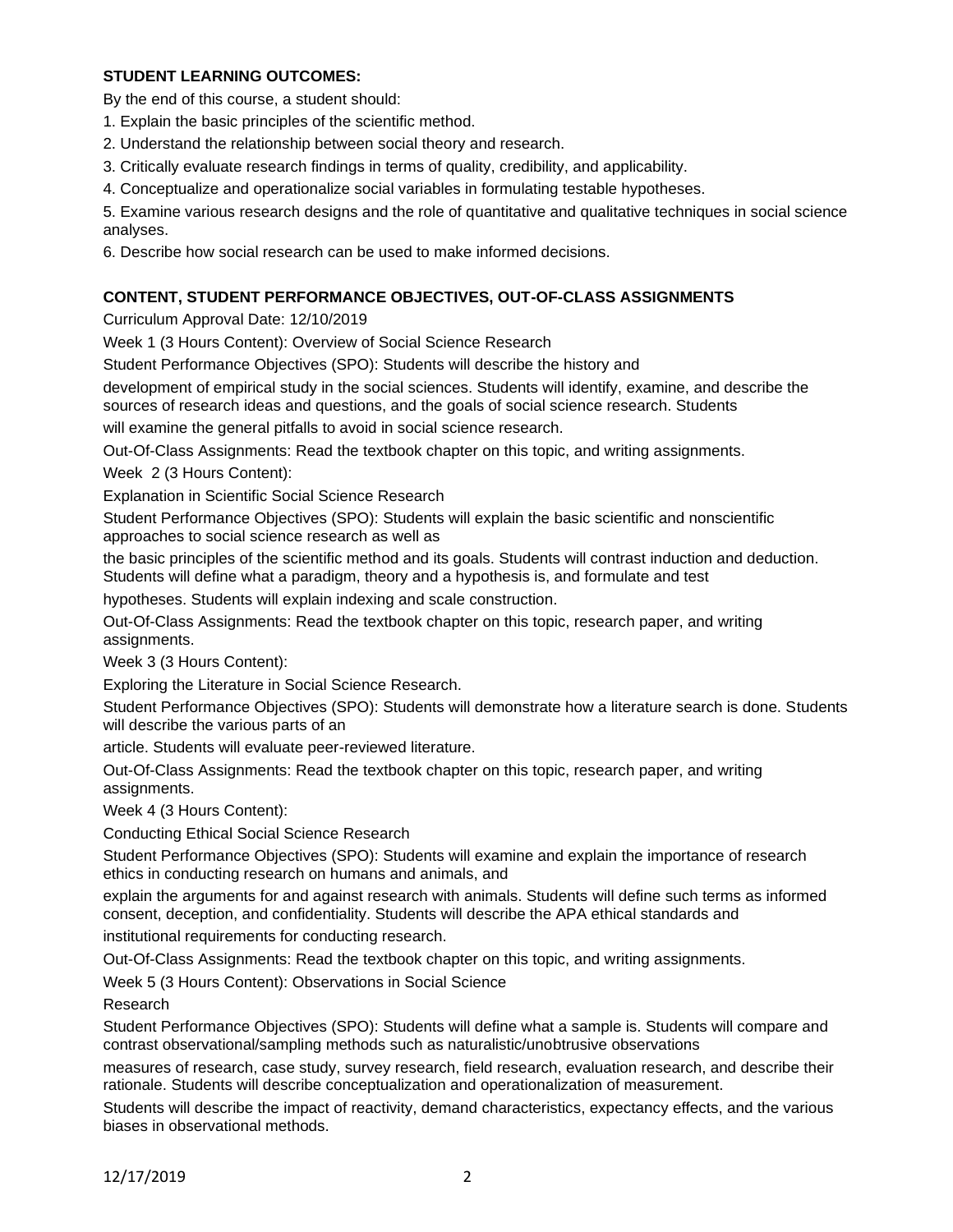Out-Of-Class Assignments: Read the textbook chapter on

this topic, and writing assignments.

Week 6 (3 Hours Content): Relational Research

Student Performance Objectives (SPO): Students will analyze, describe, and interpret causal and correlational

relationships, and their limits.

Out-Of-Class Assignments: Read the textbook chapter on this topic, research paper, and writing assignments.

Week 7 (3 Hours Content): The Basics of

Experimentation

Student Performance Objectives (SPO): Students will describe what an experiment is, and its advantages. Students will contrast independent, dependent, and control variables. Students

will describe the sources of experimental error.

Out-Of-Class Assignments: Read the textbook chapter on this topic, and writing assignments.

Week 8 (3 Hours Content): Validity and Reliability in

Social Science Research

Student Performance Objectives (SPO): Students will describe the levels of measurement. Students will define predictive, construct, external, and internal validity, and

describe their importance in social science research. Students will define the various types of reliability and their importance in conducting social science research. Students will describe

meta-analysis.

Out-Of-Class Assignments: Read the textbook chapter on this topic, and writing assignments.

Week 9 (4 Hours Content): Experimental Design

Student Performance Objectives (SPO): Students

will identify, describe, employ, and analyze various experimental designs, and identify the reasons to choose particular experimental designs depending on the type of social science research. Students

will describe the limitations of experimental methods.

Out-Of-Class Assignments: Read the textbook chapter on this topic, and writing assignments.

Week 10 (3 Hours Content): Experimental Design

(continued)

Student Performance Objectives (SPO): Students will explain how to select appropriate statistical tests such as chi-square, correlation, t-tests, and ANOVA depending on the type of

psychological research. Students will describe main and interaction effects using both tables and graphs.

Students will define carryover effects, counterbalancing, and practice effects.

Out-Of-Class

Assignments: Read the textbook chapter on this topic, and writing assignments.

Week 11 (3 Hours Content): Complex Design

Student Performance Objectives (SPO): Students will identify, examine, and

describe more complex experimental designs such as factorial, complex within-subjects, and mixed.

Out-Of-Class Assignments: Read the textbook chapter on this topic, and writing assignments.

Week 12 (3

Hours Content): Small-n Experimentation

Student Performance Objectives (SPO): Students will identify and describe small-n designs such as the AB, ABA, alternating-treatments, multiple baseline, and

changing-criterion.

Out-Of-Class Assignments: Read the textbook chapter on this topic, and writing assignments.

Week 13 (3 Hours Content): Quasi-Experimentation

Student Performance Objectives (SPO):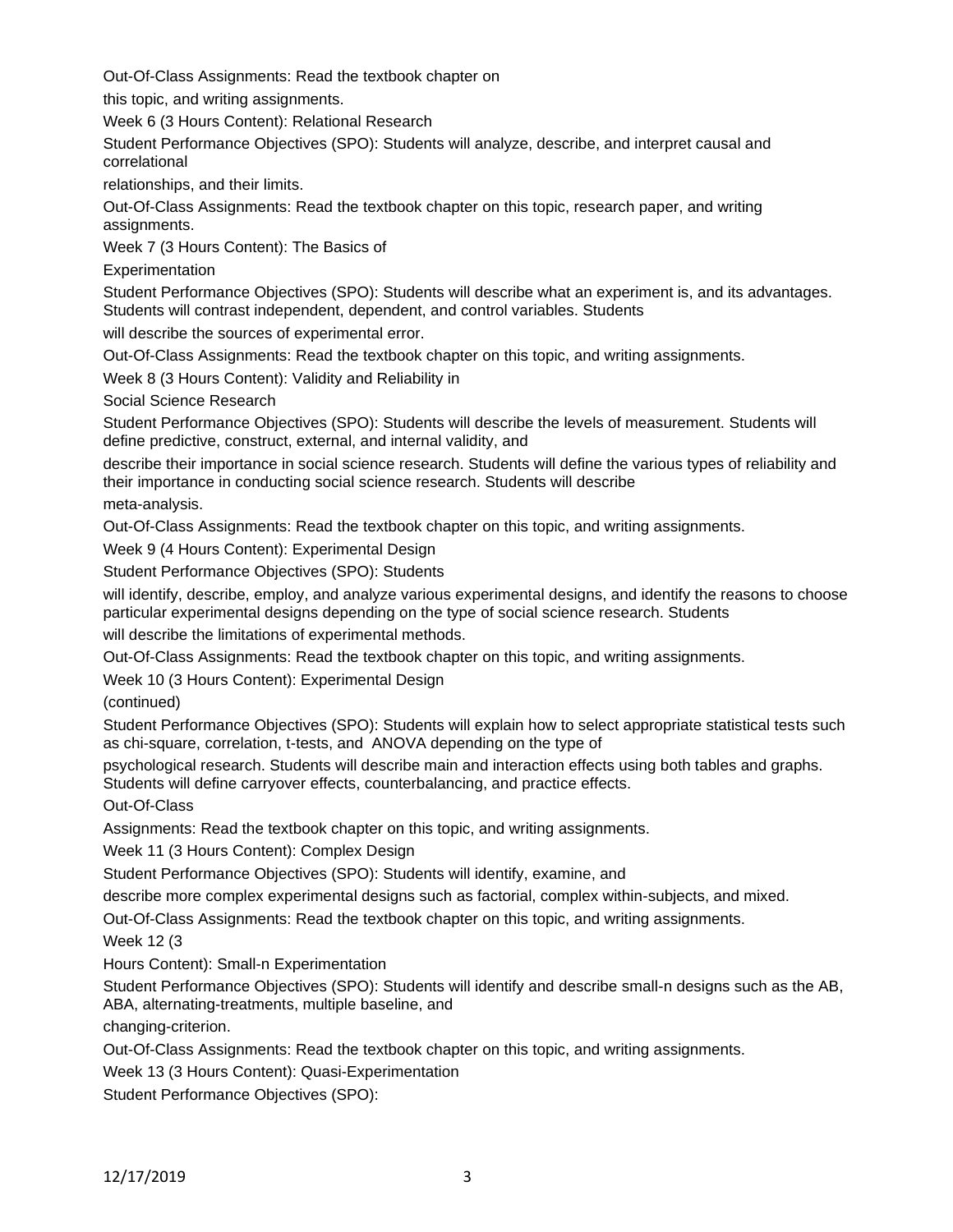Students will examine and describe the single-case research design, and the characteristics of true experiments and quasi-experiments.

Out-Of-Class Assignments: Read the textbook chapter on this

topic, and writing assignments.

Week 14 (3 Hours Content): Quasi-Experimentation (continued)

Student Performance Objectives (SPO): Students will examine and describe internal validity in quasi-experimental experiments.

Out-Of-Class Assignments: Read the textbook chapter on this topic, and writing assignments.

Week 15 (3 Hours Content): Interpreting the Results of Social Science

Research

Student Performance Objectives (SPO): Students will differentiate between qualitative and quantitative analysis of data, and demonstrate familiarity with current statistical software for

conducting research. Students will demonstrate ability to critically interpret/evaluate research results.

Out-Of-Class Assignments: Read the textbook chapter on this topic, research paper, and writing assignments.

Week 16 (3 Hours Content): Interpreting the Results of Social Science Research (continued)

Student Performance Objectives (SPO): Students will assess the generalizability of social

science research study results. Students will identify and describe the issues related to scale attenuation, regression artifacts, and converging operations.

Week 17 (3 Hours Content): Presenting

Research Results

Student Performance Objectives (SPO): Students will compose a body of research findings. Students will demonstrate proficiency in APA style. Students will describe the steps in

publishing an article, how to give an oral presentation, and how to give a poster presentation.

Out-Of-Class Assignments: Read the textbook chapter on this topic, research paper, and writing assignments.

Week 18 (2 hours): Final

# **METHODS OF INSTRUCTION:**

--Weekly readings --Narrated lectures --Video tutorials and lectures --Discussion forums --Group work around research projects --In-person office hours and/or zoom chats

## **OUT OF CLASS ASSIGNMENTS:**

Required Outside Hours: 30 Assignment Description: Reading assignments Required Outside Hours: 30 Assignment Description: Writing assignments Required Outside Hours: 30 Assignment Description: Research projects Required Outside Hours: 18 Assignment Description: Fieldwork assignments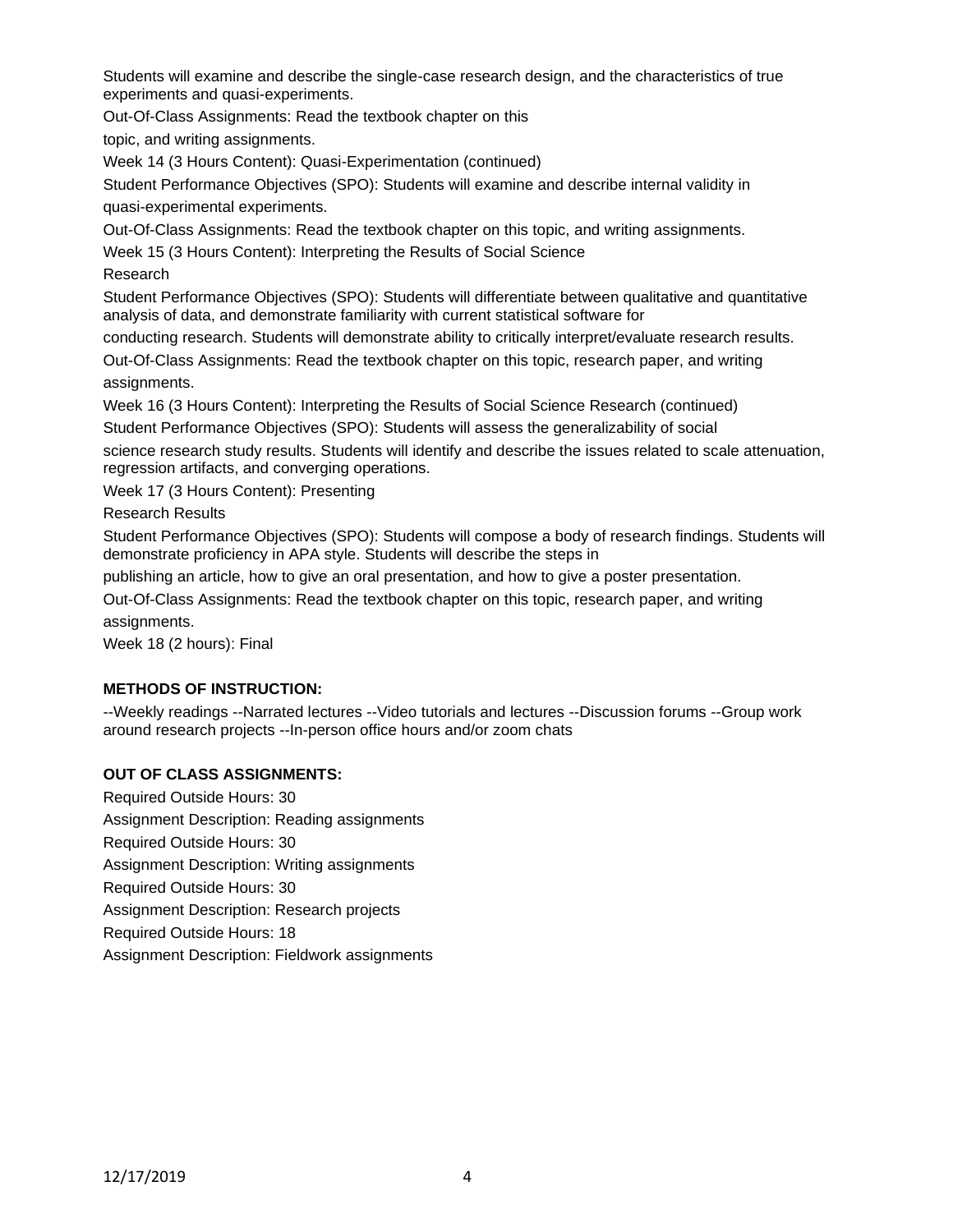## **METHODS OF EVALUATION:**

Writing assignments Percent of total grade: 40.00 % Writing assignments, research projects Objective examinations Percent of total grade: 30.00 % Multiple choice and essay quizzes and exams Problem-solving assignments Percent of total grade: 25.00 % **Quizzes** Skill demonstrations Percent of total grade: 5.00 % Research presentations

## **REPRESENTATIVE TEXTBOOKS:**

Lawrence Neuman. Social Research Methods: Qualitative and Quantitative Approaches, 8th edition. New York, NY: Pearson,2020. ISBN: 9780135719732 Reading Level of Text, Grade: Grade 14 Verified by: Dana Young

## **ARTICULATION and CERTIFICATE INFORMATION**

Associate Degree: GAV A1, effective 202030 GAV A2, effective 202030 GAV A3, effective 202030

CSU GE:

CSU A1, effective 202030 CSU A2, effective 202030 CSU A3, effective 202030

CSU TRANSFER:

Transferable CSU, effective 202030

UC TRANSFER:

Not Transferable